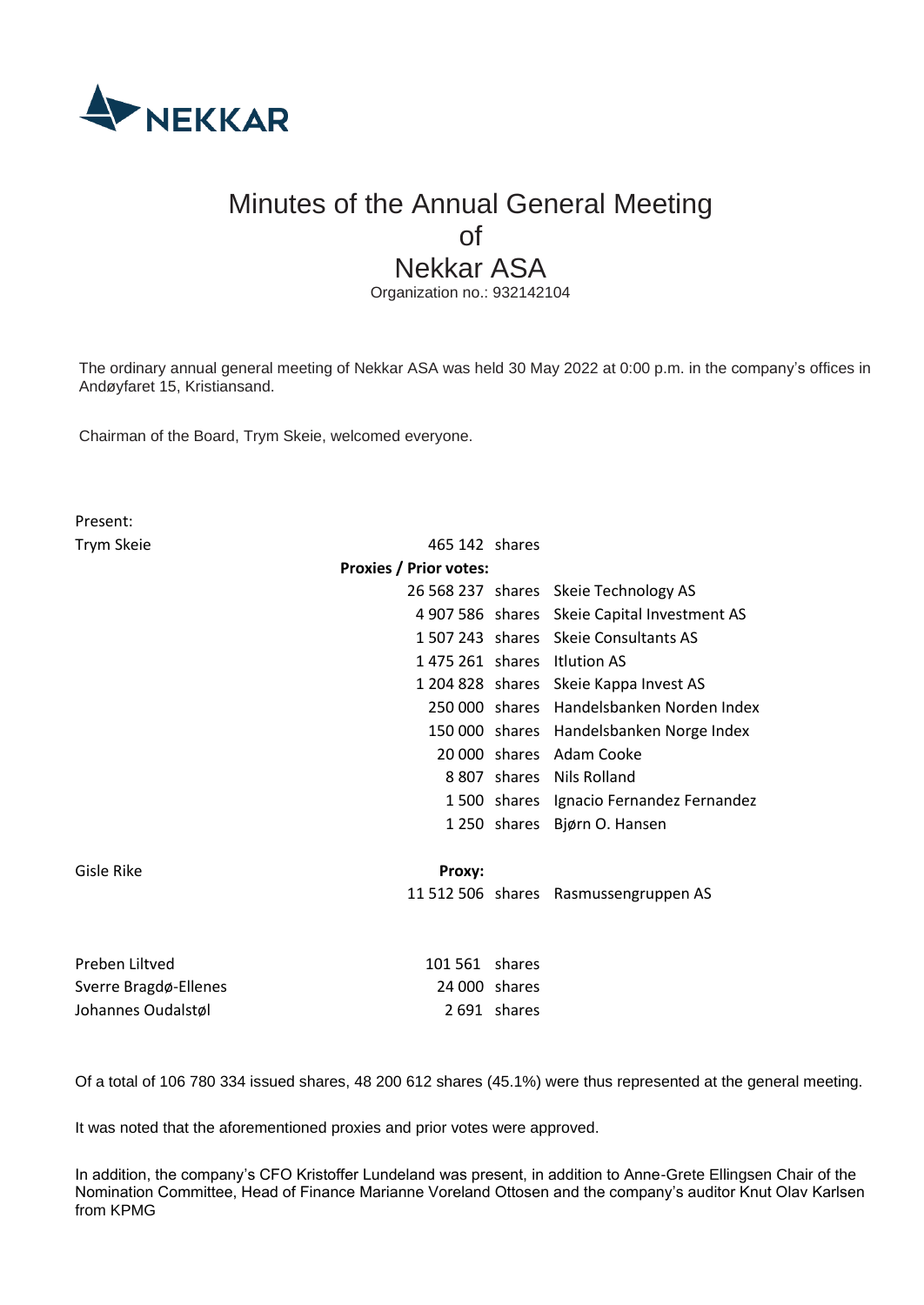# **1. ELECTION OF ONE PERSON TO CHAIR THE MEETING AND ONE PERSON TO TAKE THE MINUTES OF THE MEETING**

Trym Skeie was proposed as the chairperson and Kristoffer Lundeland was proposed as the keeper of the minutes.

# **2. APPROVAL OF THE PROPOSAL FOR AGENDA AND MEETING NOTICE**

The general meeting did not voice any objections to the agenda and meeting notice when asked by the chairperson

#### **Resolution:**

The Annual General Meeting UNANIMOUSLY approved the proposal.

#### **3. ELECTION OF A PERSON TO CO-SIGN THE MINUTES WITH THE CHAIRPERSON**

Johannes Oudalstøl was proposed to co-sign the minutes with the chairperson

#### **Resolution:**

The Annual General Meeting UNANIMOUSLY approved the proposal.

#### **4. APPROVAL OF THE COMPANY'S FINANCIAL STATEMENTS AND DIRECTORS REPORT FOR 2021, INCLUDING ALLOCATION OF THE ANNUAL RESULTS**

The annual report, which consists of the Financial statements of Nekkar ASA and the group, the board of directors' report, the auditor's report for 2021 and the Corporate governance principles, is available at the company's web site (www.nekkar.com).

The Board of Directors propose that no dividend will be paid out of the accounting year 2021.

#### **Proposal for resolution:**

*The Annual General Meeting approved the Directors Report, corporate governance principles and the Financial statements for 2021 for Nekkar ASA and the group.*

*The Annual General Meeting approved that no dividend will be distributed for the financial year 2021.*

#### **Resolution:**

The Annual General Meeting UNANIMOUSLY approved the Directors Report, corporate governance principles and Financial statements for 2021 for Nekkar ASA and the group.

The Annual General Meeting approved that no dividend will be paid out for the accounting year 2021.

#### **5. APPROVAL OF THE AUDITOR'S FEES FOR 2021**

Nekkar ASA and the group has paid a total of NOK 1 844 000 (vs. NOK 2 182 000 in 2020) in fees for services, NOK 1 844 000 (NOK 2 182 000) rendered to KPMG. Of this Nekkar ASA has paid NOK 1 338 000 (NOK 1 827 000), where NOK 1 158 000 (NOK 1 285 000) is related to audit and NOK 180 000 (NOK 542 000) is related to other services.

Note 1 in the Financial statements for Nekkar ASA for 2021, gives an account of the fees paid out to the company's auditor for professional services, including auditing of the company's subsidiaries, as well as fees related to auditing of the company's consolidated accounts for 2021.

#### **Proposal for resolution:**

The Annual General Meeting approves the auditor's fee of NOK 1 338 000.

#### **Resolution:**

The Annual General Meeting UNANIMOUSLY approved the auditor's fee of NOK 1 338 000.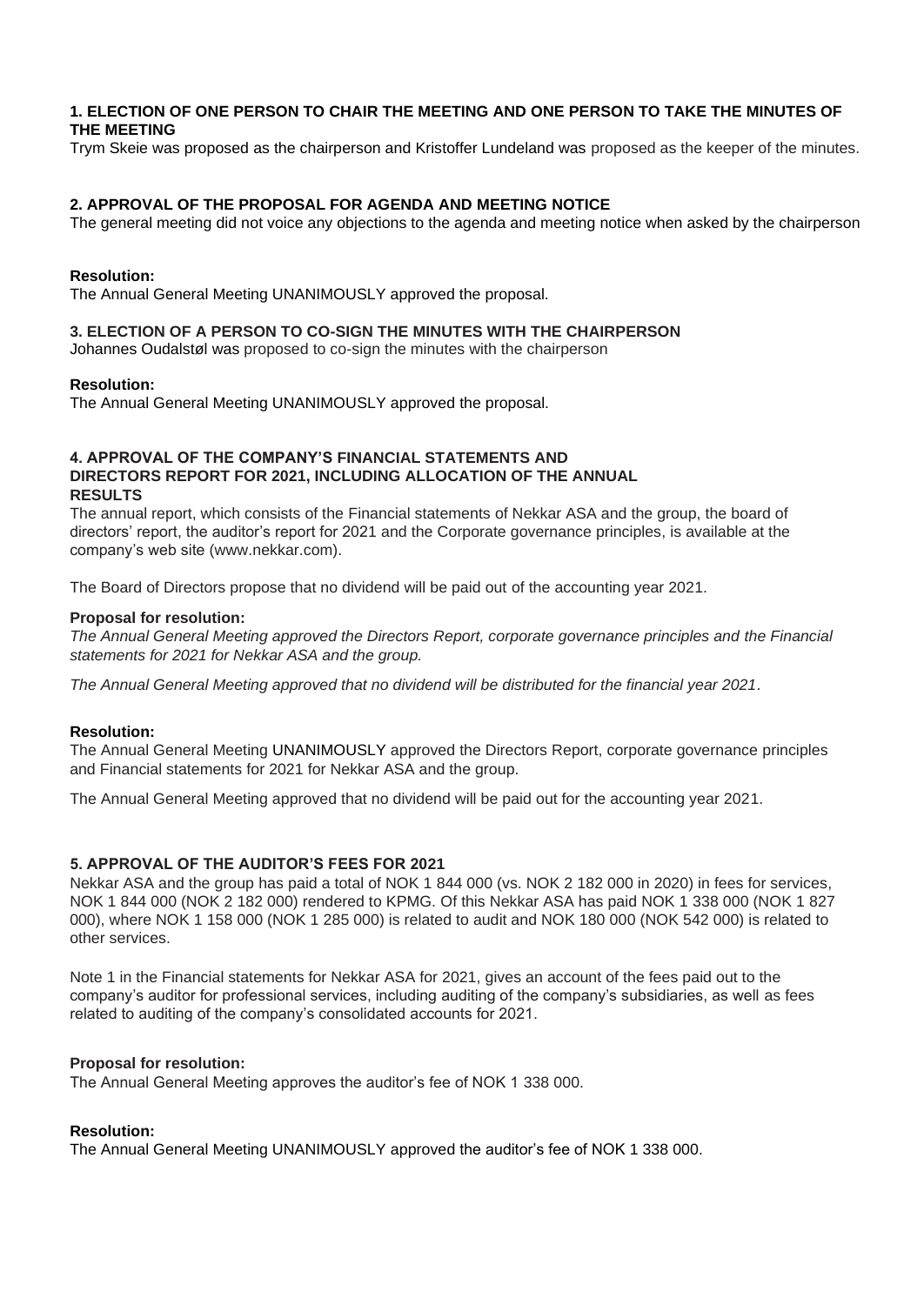#### **6. GUIDELINES FOR ADOPTION OF REMUNERATION AND OTHER BENEFITS FOR LEADING PERSONS IN THE COMPANY**

In accordance with the Norwegian Public Limited Liability Companies Act section 6-16a, the Board of Directors proposes that the following guidelines for adoption of remuneration and other benefits for leading persons in the Company:

# **1 PURPOSE**

These guidelines are prepared by the Board of Directors in Nekkar ASA ("The Company") in accordance with section 6-16a of the Norwegian public limited liability companies act and regulations regarding guidelines for and remuneration report for leading employees.

Management salary is an important instrument in the harmonisation of company interests with the interests of leading personnel. Shareholders are therefore given a certain influence on the Company's management salary through the publication and approval of these guidelines. The general principles for management salary are that they should be suitable to attract and retain skilled managers without being leading compared to the industry and avoiding that the variable element constitutes a too large portion of the total compensation and thus entailing unfortunate incentives and short-term focus.

Following the sale of "TTS", the Company has taken a new strategic direction and is now focusing on developing and commercialising new business areas. A specific goal is to develop disruptive technology within electrification, digitalisation and automation which makes the ocean-based industry even more sustainable. Syncrolift AS remained in the Nekkar group after the sale of "TTS", and the strategy for a natural development of this company has been maintained.

# **2 SCOPE**

These guidelines shall apply to leading persons in the Company as defined by section 6-16a. As for the Company this includes the management group in the Company and employees who are members of the Company's Board of Directors. In addition to Chief Executive Officer, this includes Chief Financial Officer, Chief Operating Officer and Executive Vice President for the various business units (top management group). Remuneration for personnel other than leading persons is not included in these guidelines.

The Company has established a remuneration scheme which in general shall stimulate goal achievement and promote good risk management, counteract high risk-taking and contribute to avoiding conflicts of interest. The Company's long-term interests and financial sustainability shall be safeguarded. In general, the remuneration scheme shall also be based on equal pay for male and female employees for equal work or work of equal value. The Company's remuneration shall be competitive, but not industry leading. The Company conducts annual reviews of the practise of the remuneration scheme, and the Company's written report is reviewed by independent supervisory bodies.

# **3 FURTHER ON REMUNERATION TO BE DISTRIBUTED OR RECIEVED BY LEADING PERSONS**

# 3.1 Remuneration of directors

The nomination committee assesses and presents proposals for the remuneration of directors. The nomination committee conducts an assessment of the company's director's fee on the basis of among other things the company size and complexity as well as level of director's fees in other listed Norwegian companies. The size of the fee is not affected by the company's financial development.

Proposed director's fee also includes fee for committee work, including audit committee.

# 3.2 Remuneration of leading employees

When it comes to remuneration of Company leading employees, the Company mainly focuses on fixed salary and uses variable remuneration to a limited extent. The following is included in the fixed remuneration to leading employees:

#### **Base salary**:

Base salary is stipulated based on the position's responsibility, complexity, competence and seniority.

# **Other remuneration**:

*Pension scheme:*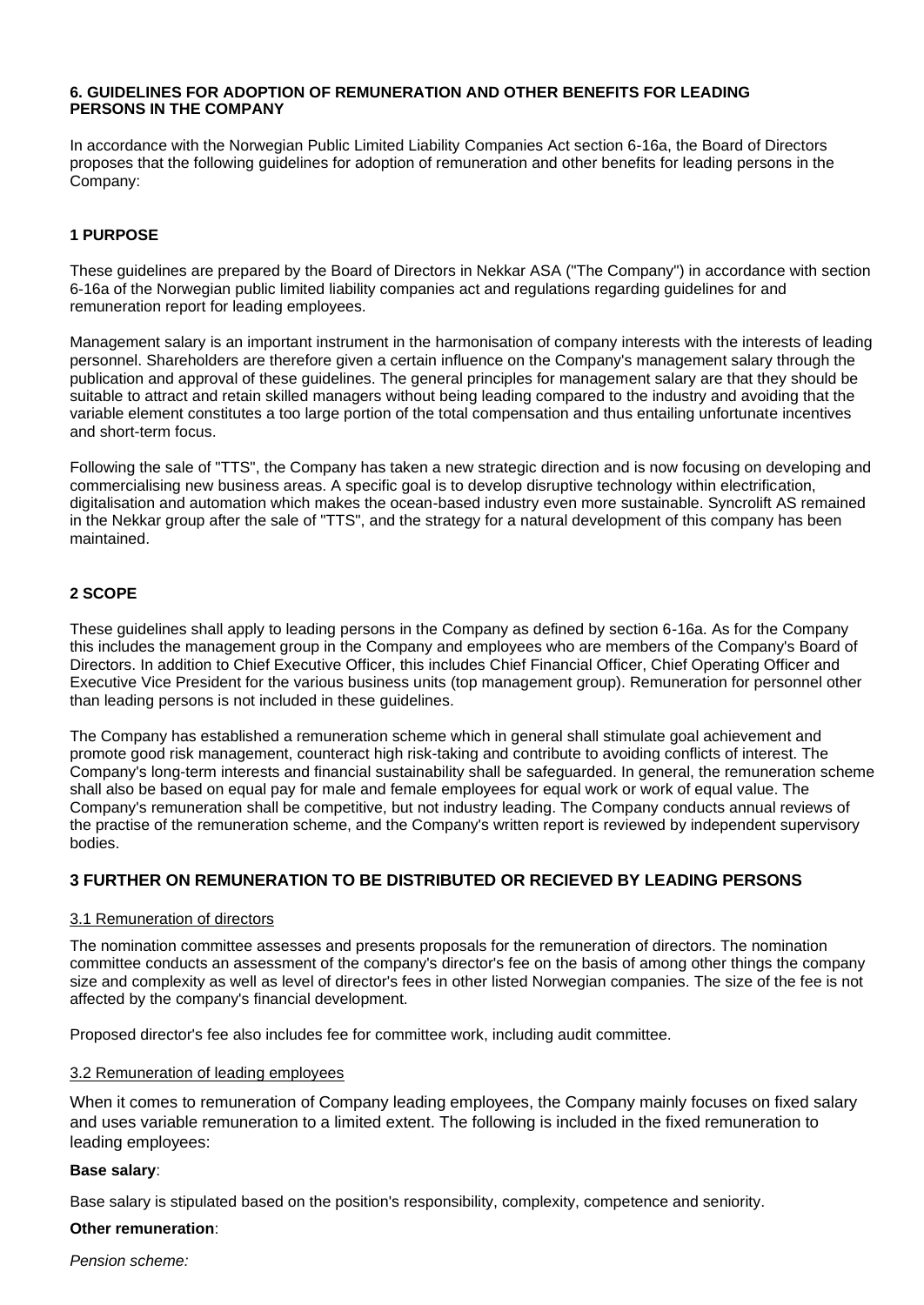The Company has established a defined contribution pension scheme. Leading persons do not have special agreements which includes early retirement or supplementary pension.

#### *Severance pay arrangements:*

The use of severance pay is limited. Severance pay may however, in some instances serve as a good alternative for all involved parties. Severance pay may therefore be used in special cases but limited upwards to one annual salary.

#### *Other special remunerations:*

Leading employees may be awarded other special benefits which are generally used in comparable positions in the industry, such as free telephone, home pc, free broadband connection, newspapers, post-qualifying education/course, company car/car arrangement and parking.

#### *Share Options and other forms of remuneration related to shares or share price development:*

The Company has a history of maintaining a share option program and share options may still be used if deemed practical by the board.

#### **Performance-related pay arrangement**:

Under the Company's bonus scheme, the maximum bonus is limited to 6 months base salary. The measurement criteria are linked to personal goal achievement, financial goal achievement for the group and financial goal achievement for the relevant business unit. Stipulation of bonus is performed by the chief executive officer or the Board of Directors and is based on an overall assessment of the measurement criteria. The purpose of the performance-related arrangement is to stimulate the continuous development of the Company's value creation, growth and results.

#### **Share purchase program**:

Employees and board members are given the opportunity to acquire shares in the Company at a discounted price against a lock-in period which prevents the sale of the share within a specified period (2-3 years). Furthermore, employees and board members may acquire shares at a discounted price within the tax-free limit. The board shall determine the detailed allocations within the limit, determined in a separate authorisation regarding annual capital increase. The distribution to board members is made after conferring with the nomination committee.

# **4 ANNUAL REMUNERATION REPORT**

The Board of Directors shall ensure the preparation of a remuneration report for each fiscal year providing a comprehensive overview of paid and outstanding remuneration and benefits which are included in these guidelines. Prior to the handling of the remuneration report by the general meeting, the auditor shall verify that the remuneration report contains the required information pursuant to prevailing regulations. The general meeting shall hold an advisory vote relating to the remuneration report. The remuneration report for the following year shall include an account of how the result of the general meeting's vote at the previous general meeting was taken into consideration.

# **5 DEVIATIONS FROM THE GUIDELINES**

In extraordinary cases related to significant corporate events which require extraordinary efforts from the leading employees, the Board of Directors may resolve to deviate from these guidelines. The reason for such deviation must be objectively motivated by the common interest of the shareholders to retain and motivate key persons in extraordinary situations.

Deviations must be considered necessary by the board of directors for the relevant situation and for the relevant employee. Any deviation must be justified in writing and stated on the annual remuneration report to be presented at the general meeting for advisory vote the following year. The Board of Directors may not deviate from the guidelines in relation to remuneration of the board members. Such deviations may be proposed and presented to the general meeting for general voting.

# **6 CHANGES TO THE GUIDELINES**

In the event of changes to the guidelines, the new updated guidelines shall describe any significant changes approved by the general meeting. In the event of changes, the Company shall consider the shareholder's view and voting of the guidelines. The guidelines shall be presented to the general meeting for approval at least every four years.

# **7 PUBLICATION**

These guidelines shall be updated the day before the general meeting's approval and be made available on the Company's internet page along with the results of the vote.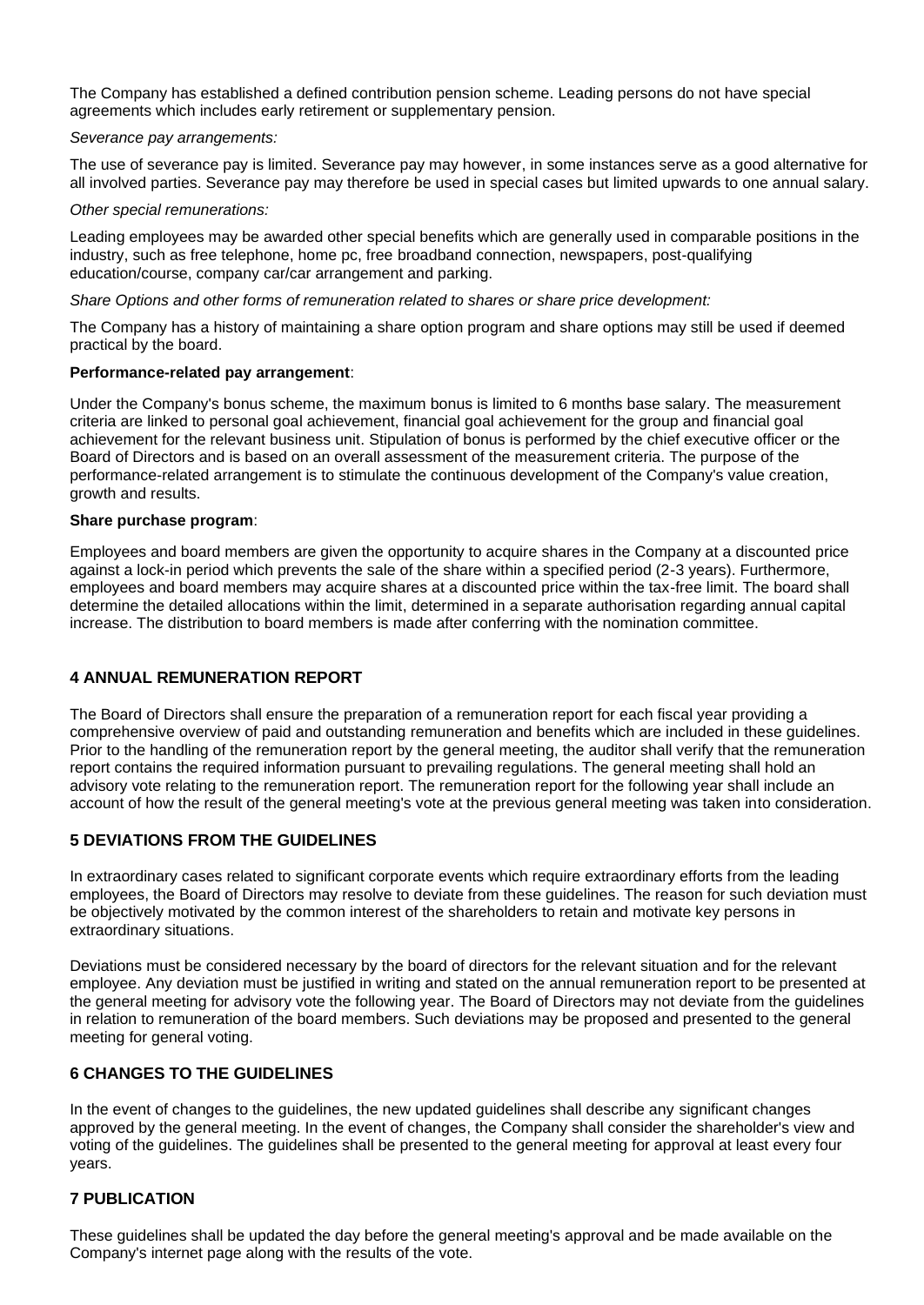#### **Proposal for resolution:**

*The Annual General Meeting approves the guidelines for adoption of remuneration and other benefits for*  leading persons in the Company. Unless significant changes to the guidelines, the approval is applicable *for four years.*

#### **Resolution**

*The Annual General Meeting approved against 401.500 votes the guidelines for adoption of remuneration and other benefits for leading persons in the Company. Unless significant changes to the guidelines, the approval is applicable for four years.*

#### **7. ADVISORY VOTE ON REPORT ON SALARIES AND OTHER REMUNERATION TO EXECUTIVE PERSONNEL**

The Remuneration report is included in the Annual Report, page 145, and is available on the company's website (**[www.nekkar.com](http://www.nekkar.com/)**). The Remuneration report is based on the Guidelines in Appendix 1, cf. item 6. Pursuant to the Norwegian Public Limited Liability Companies Act, section 6-16b, an advisory vote shall be held regarding the Board of Directors' report, cf. section 5-6 (4) of the Norwegian Public Limited Liability Companies Act.

#### **Proposal for resolution:**

*The Annual General Meeting endorses the Remuneration report for 2021.*

#### **Resolution**

*The Annual General Meeting* endorses against 401.500 the Remuneration report for 2021*.*

#### **8. PROPOSAL TO AUTHORIZE THE BOARD OF DIRECTORS TO INCREASE THE COMPANY'S SHARE CAPITAL BY ISSUING SHARES**

The Board proposes to establish an authorization for the Board of Directors to carry out an increase of share capital.

The Board of Directors considers a possibility to increase of the company's share capital to be beneficial, in order to i.a. further develop the company and/or in order to be in a position to acquire other business activity or capital assets within the same or corresponding business sector as the company. In order to take advantage of good business opportunities, the Board of Directors proposes to be granted authority to issue new shares without giving notice of an extraordinary general meeting in each individual case. Since the authority is granted i.a. to acquire other business activity, the authority must further include the right to waiver the shareholders' pre-emptive right, cf. the Norwegian Public Limited Companies Act, cf. Section 10-4 cf. Section 10-5.

#### **Proposal for resolution:**

- *a) In accordance with the Norwegian Public Limited Companies Act, Section 10-4, the Board of Directors is granted authority to increase the company's share capital by up to NOK 1,174,583,74, by a subscription of up to 10,678,034 shares, each at a nominal value of NOK 0.11.*
- *b) The share capital increase may be effected against cash contribution or other non- monetary compensation, and the authorization comprises the right to bring upon the company specific obligations. For example, the share capital increase may be done in the form of an acquisition of other business activity or capital asset within the same or corresponding business sector as the company. The authorization comprises a resolution regarding merger according to Section 13-5, including merger with a subsidiary against settlement in parent company shares.*
- *c) The share capital increase may be effected through one or more directed share issues. The authorization entails that the company's Board of Directors is granted authority to set the date, and to stipulate the subscription price for the new subscription.*
- *d) In connection withits resolution on a share capital increase, the Board of Directors shall be able waive the shareholders' pre-emptive right to subscribe to shares, cf. the Norwegian Public Limited Companies Act, Section 10-4 cf. Section 10-5.*
- *e) The Board of Directors is granted authority to carry out necessary amendments to the Articles of Association in connection with the abovementioned share capital increases.*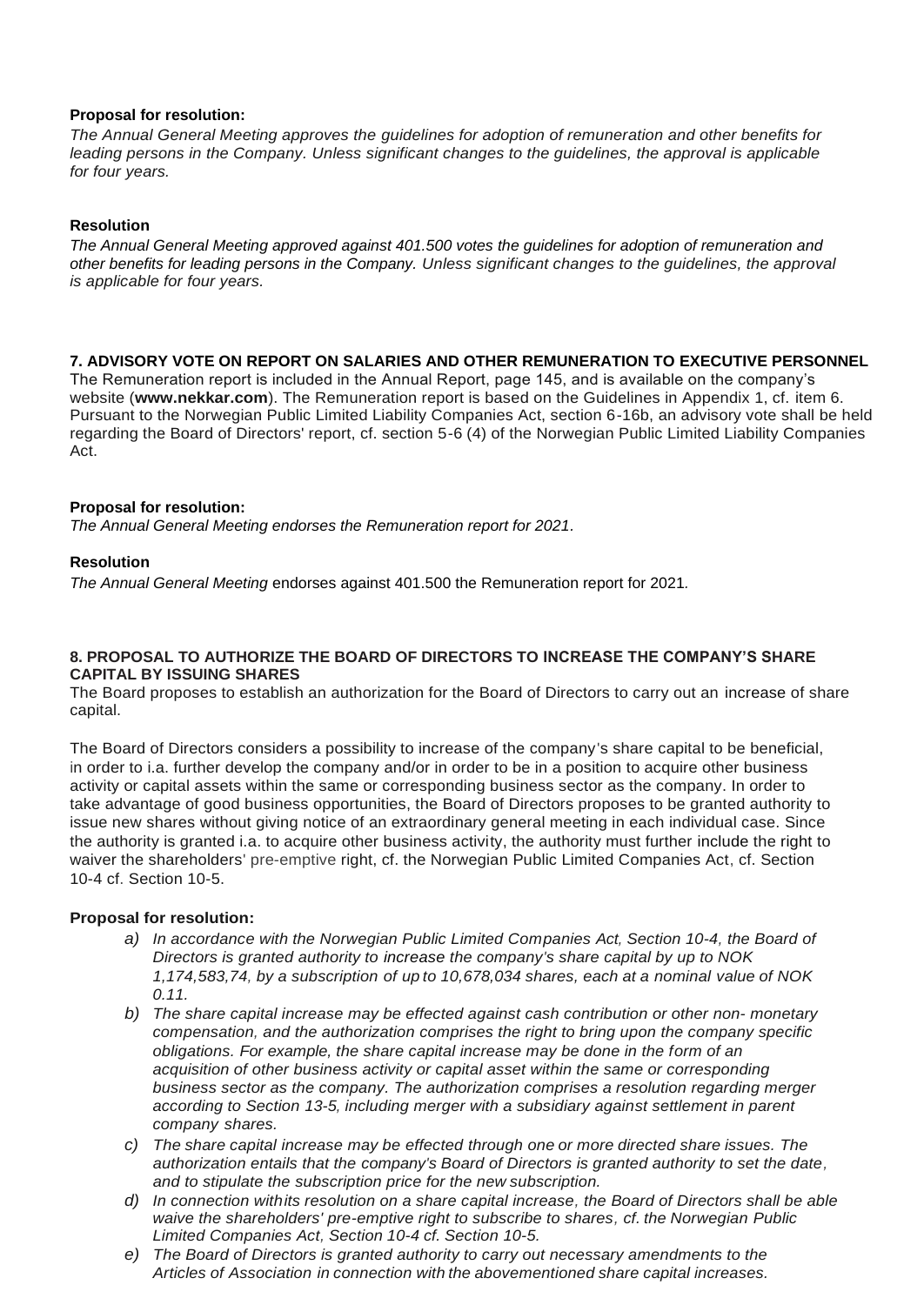*f) The authorization remains in effect until the next Annual General Meeting and latest on 30.06.23.*

# **Resolution:**

The Annual General Meeting approved against 20.000 votes the proposal as follows:

- *a) In accordance with the Norwegian Public Limited Companies Act, Section 10-4, the Board of Directors is granted authority to increase the company's share capital by up to NOK 1,174,583,74, by a subscription of up to 10,678,034 shares, each at a nominal value of NOK 0.11.*
- *b) The share capital increase may be effected against cash contribution or other non- monetary compensation, and the authorization comprises the right to bring upon the company specific obligations. For example, the share capital increase may be done in the form of an acquisition of other business activity or capital asset within the same or corresponding business sector as the company. The authorization comprises a resolution regarding merger according to Section 13-5, including merger with a subsidiary against settlement in parent company shares.*
- *c) The share capital increase may be effected through one or more directed share issues. The authorization entails that the company's Board of Directors is granted authority to set the date, and to stipulate the subscription price for the new subscription.*
- *d) In connection withits resolution on a share capital increase, the Board of Directors shall be able waive the shareholders' pre-emptive right to subscribe to shares, cf. the Norwegian Public Limited Companies Act, Section 10-4 cf. Section 10-5.*
- *e) The Board of Directors is granted authority to carry out necessary amendments to the Articles of Association in connection with the abovementioned share capital increases.*
- *f) The authorization remains in effect until the next Annual General Meeting and latest on 30.06.23.*

#### **9. PROPOSAL TO AUTHORIZE THE BOARD OF DIRECTORS TO INCREASE THE COMPANY'S SHARE CAPITAL BY ISSUING SHARES TO EMPLOYEES AND BOARD MEMBERS**

In the Board of Directors' proposed guidelines for adoption of remuneration and other benefits for leading persons in the company, it is proposed that the Board of Directors may issue shares and options. Reference is made to item 6. The company's share program has also been introduced for other employees.

Thus, the Board of Directors proposes to establish a separate authorization for such purpose.

Due to the authorization being proposed for this purpose, the authority must include the right to waive the shareholders' pre-emptive right, cf. the Norwegian Public Limited Companies Act, cf. Section 10-4 cf. Section 10-5.

# **Proposal for resolution:**

- *a) In accordance with the Norwegian Public Limited Companies Act, Section 10-4, the Board of Directors is granted authority to increase the company's share capital by up to NOK 310,206,38, by* a *subscription of up to 2,820,058 shares, each at* a *nominal value of NOK 0.11.*
- *b) The capital increase shall be effected against cash contribution, and accordingly does not include capital increase in the event of* a *merger.*
- *c) The share capital increase may be effected through one or more resolutions regarding the issue of shares to employees and/or board members. The authorization entails that the company's Board of Directors is given authority to determine in more detail the conditions for the subscription of shares, including to set the subscription date and subscription price of the shares, and to determine which persons may subscribe for shares in the company.*
- *d) The shareholders' pre-emptive right to subscription of shares, pursuant to the Norwegian Public Limited Companies Act, Sections 10-14 and 10-15, may be waived.*
- *e) The Board of Directors is granted authority to carry out necessary amendments to the Articles of Association in connection with any share issue.*
- *f) The authorization remains in effect until the next Annual General Meeting and latest on 30.06.23.*

# **Resolution:**

The Annual General Meeting approved against 420.000 votes the proposal as follows:

*a) In accordance with the Norwegian Public Limited Companies Act, Section 10-4, the Board of Directors is granted authority to increase the company's share capital by up to NOK 310,206,38, by* a *subscription of up to 2,820,058 shares, each at* a *nominal value of NOK*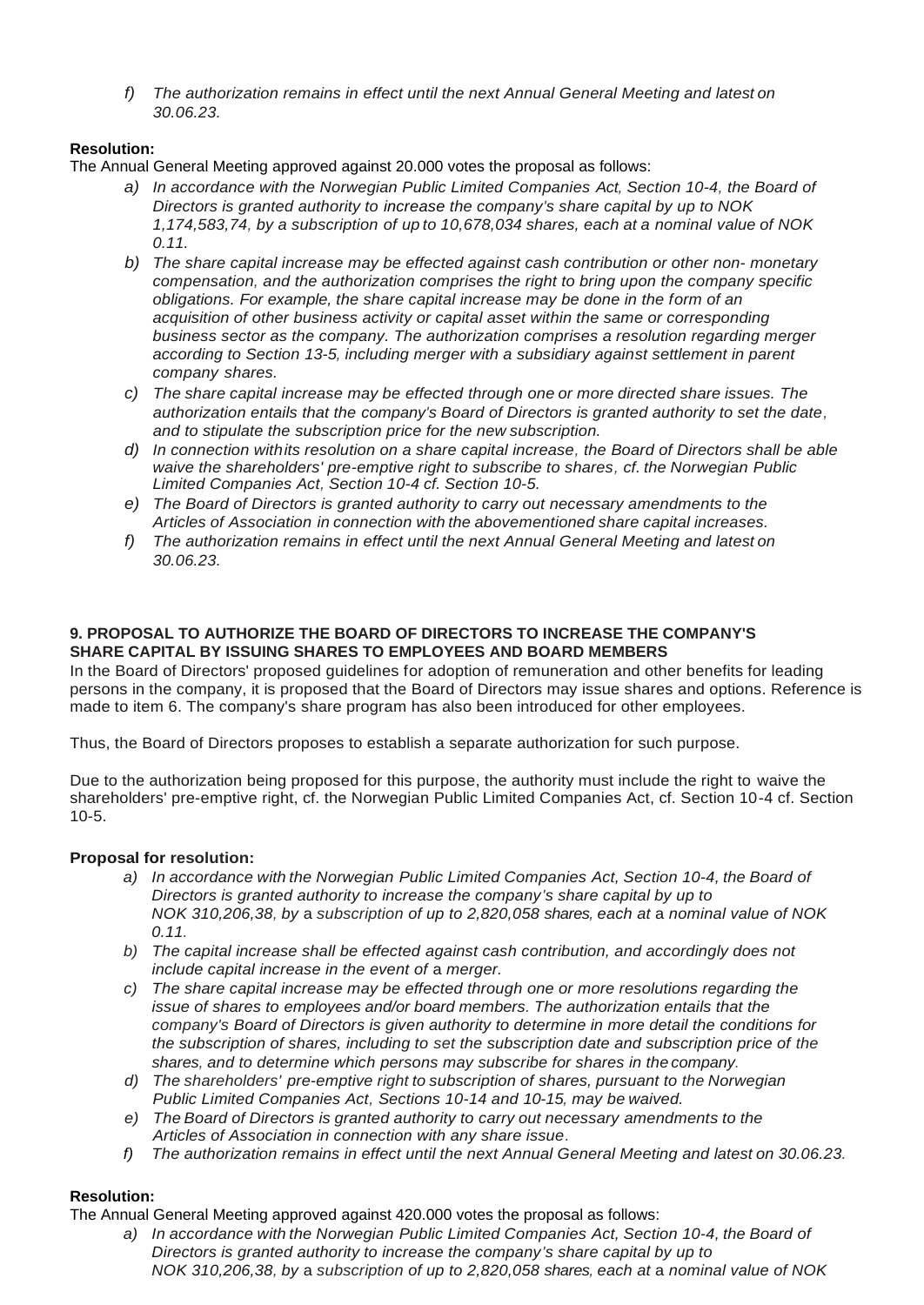*0.11.*

- *b) The capital increase shall be effected against cash contribution, and accordingly does not include capital increase in the event of* a *merger.*
- *c) The share capital increase may be effected through one or more resolutions regarding the issue of shares to employees and/or board members. The authorization entails that the company's Board of Directors is given authority to determine in more detail the conditions for the subscription of shares, including to set the subscription date and subscription price of the shares, and to determine which persons may subscribe for shares in the company.*
- *d) The shareholders' pre-emptive right to subscription of shares, pursuant to the Norwegian Public Limited Companies Act, Sections 10-14 and 10-15, may be waived.*
- *e) The Board of Directors is granted authority to carry out necessary amendments to the Articles of Association in connection with any share issue.*
- *f) The authorization remains in effect until the next Annual General Meeting and latest on 30.06.23.*

# **10. PROPOSAL TO GIVE THE BOARD OF DIRECTORS AUTHORITY TO BUY OWN SHARES**

The Board of Directors proposes that the Annual General Meeting adopts a resolution granting the Board of Directors authority to buy own shares for deletion, or to use them for a purpose described item 6 and item 9. It shall not be possible to use the authority for other purposes.

# **Proposal for resolution:**

- *a) The board of directors is given the authority to buy own shares at Oslo Stock Exchange corresponding to a share capital up to a total of NOK 809,234,14, corresponding up to 7,356,674 shares, each at* a *nominal value of NOK 0.11.*
- *b) The lowest and the highest share price for the shares are NOK 1 and NOK* 25.
- *c) This authority will remain in effect to the next Annual General Meeting and latest on 30.06.23.*

# **Resolution:**

The Annual General Meeting approved UNANIMOUSLY votes the proposal as follows:

- *a) The board of directors is given the authority to buy own shares at Oslo Stock Exchange corresponding to a share capital up to a total of NOK 809,234,14, corresponding up to 7,356,674 shares, each at a nominal value of NOK 0.11.*
- *b) The lowest and the highest share price for the shares are NOK 1 and NOK 25.*
- *c) This authority will remain in effect to the ordinary general meeting in 2023, at the latest 30.06.2023.*

# **11. ELECTION OF MEMBERS TO THE BOARD OF DIRECTORS AND STIPULATION OF THE REMUNERATION TO THE BOARD OF DIRECTORS – NOMINATION COMMITTEE'S RECOMMENDATIONS**

The Nomination Committee has had the following members:

Anne-Grete Ellingsen, chairman Leif Haukom, member

The instruction for the Nomination Committee is available at the company's website www.nekkar.com.

The Nomination Committee considers itself as independent of the Board of Directors and the management. Neither member of the Nomination Committee is represented in the company's management or the Board of Directors.

The Nomination Committee has received the Board of Directors own evaluation for 2022 and held meetings with the chairman as well as with each board member.

The unanimous proposal from the Nomination Committee to the Annual General Meeting 30 May 2022 is as follows:

# **1. Election of members to the Board of Directors**

Pursuant to the Articles of Association, the company's Board of Directors shall consist of 3-5 members.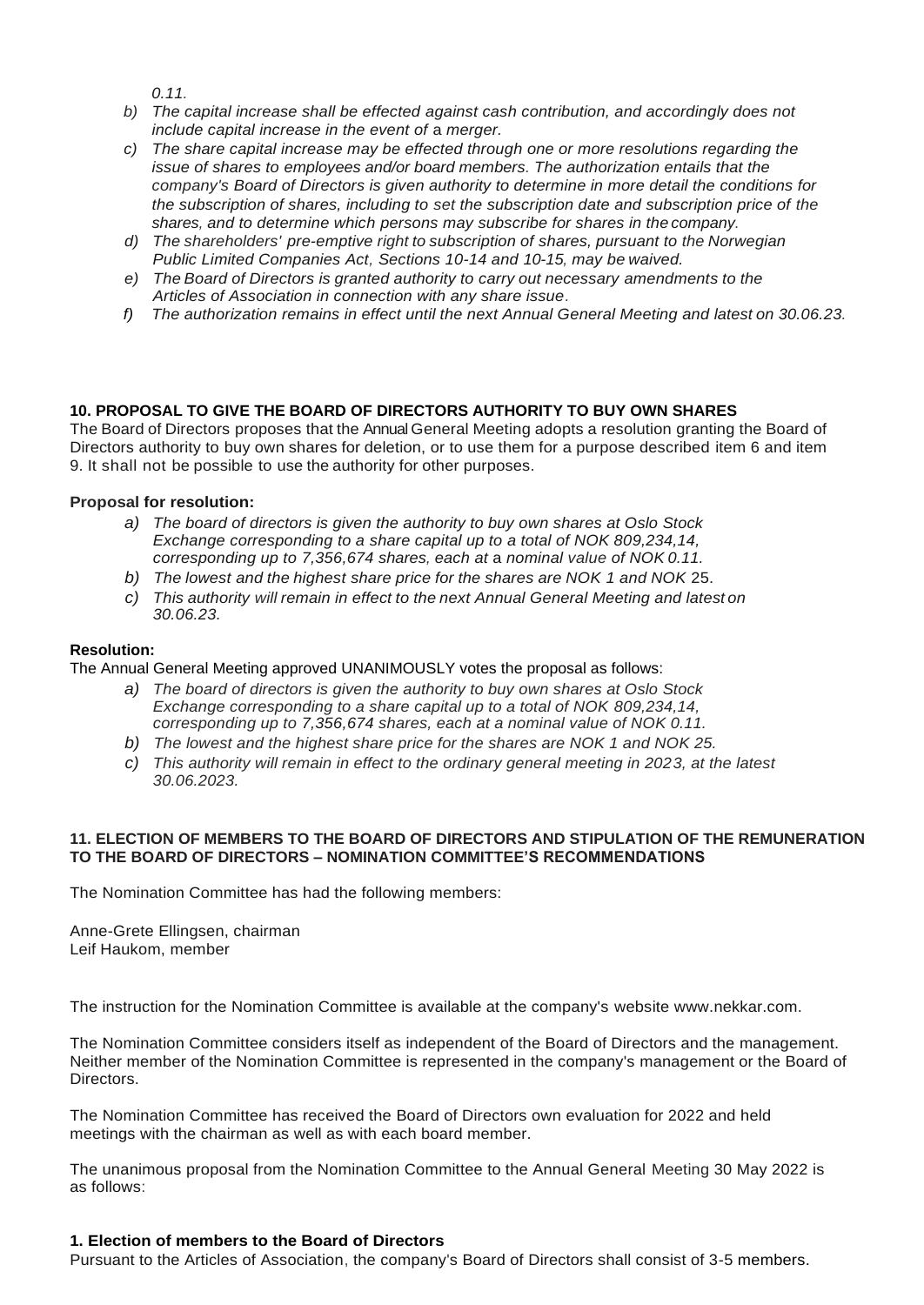Currently, the Board of Directors consists of 4 members.

The Nomination Committee has considered the Board of Directors' composition and competence, in addition to the Board of Directors own evaluation from April 2021. On this basis, the Nomination Committee proposes that no amendment is made to the Board of Directors on the ordinary general meeting on 30 May 2022.

The Nomination Committee proposes that the general meeting makes the following resolution with respect to the composition of the Board of Directors on the ordinary general meeting on 30 May 2022:

| Name:                      | <b>Period</b> | <b>Proposal</b>                  |
|----------------------------|---------------|----------------------------------|
| Trym Skeie (Chairman)      | 2022 - 2024   | Re-elected for 2 years 2022-2024 |
| Gisle Rike                 | 2022 - 2024   | Re-elected for 2 years 2022-2024 |
| Marit Solberg (Vice chair) | 2021 - 2023   | Not up for election              |
| Ingunn Svegården           | $2021 - 2023$ | Not up for election              |

CV for each member proposed re-elected follow below:

# **Directors of the Board, up for election:**

#### **Trym Skeie**

Chair of the Board

Trym Skeie (b. 1968) is one of the main founders of Skagerak Capital, where he currently is a part time partner. He holds either the Chair or Board or Directors position in several companies such as Nekkar, Noroff Education, Vissim, UB Connect, Stimeline and Tunable. Trym Skeie has previously been working as Investment Manager with Kistefos Venture Capital, management consultant in Accenture and as structural design engineer in Hydralift. Trym Skeie holds a Master of Science (M. Sc.) in Economics and Business Administration from the Norwegian School of Economics (NHH), and a M. Sc. in Civil Engineering from the Norwegian University of Science and Technology (NTH).

Trym Skeie has been Chair of the Board of Nekkar ASA (previously TTS Group ASA) since November 2009. Trym Skeie or companies directly controlled by him holds 1 632 939 shares in Nekkar ASA, corresponding to 1.50% of all shares. A total of 34 616 005 shares are owned and controlled by companies and members of the Skeie family, corresponding to 32.5% of Nekkar ASA.

Trym Skeie is a Norwegian citizen.

# **Gisle Rike**

Director of the Board

Rike (b. 1953) is director of Property in Rasmussengruppen AS, a major shareholder of Nekkar ASA. He holds an M. Sc. from Norwegian University of Science and Technology (NTH). Rike has various executive management experiences from project management and business development from Rasmussengruppen AS and Maritime Tentech AS.

Rike has been Director of the Board of Nekkar ASA (previously TTS Group ASA) since 2015.

Rike holds no shares or options in Nekkar ASA. He is a Norwegian citizen.

# **Proposal for resolution:**

Trym Skeie is elected as Chairman of the Board for a two-year period and Gisle Rike is elected as a Board member for two years.

# **Resolution**

The Annual General Meeting, UNANIMOUSLY elected Trym Skeie as Chairman of the Board for a two-year period and Gisle Rike as Board member for a period of 2 years.

# **2. Remuneration for the Board of Directors**

The Nomination Committee evaluated the development in the company's remuneration for the Board of Directors in accordance with the size of- and complexity of the company, the Nomination Committee's internal analysis of the level of directors' fees in Norwegian listed companies, and own evaluations / experiences. The proposal was approved on the Annual General Meeting in 2021. Based on the adjustment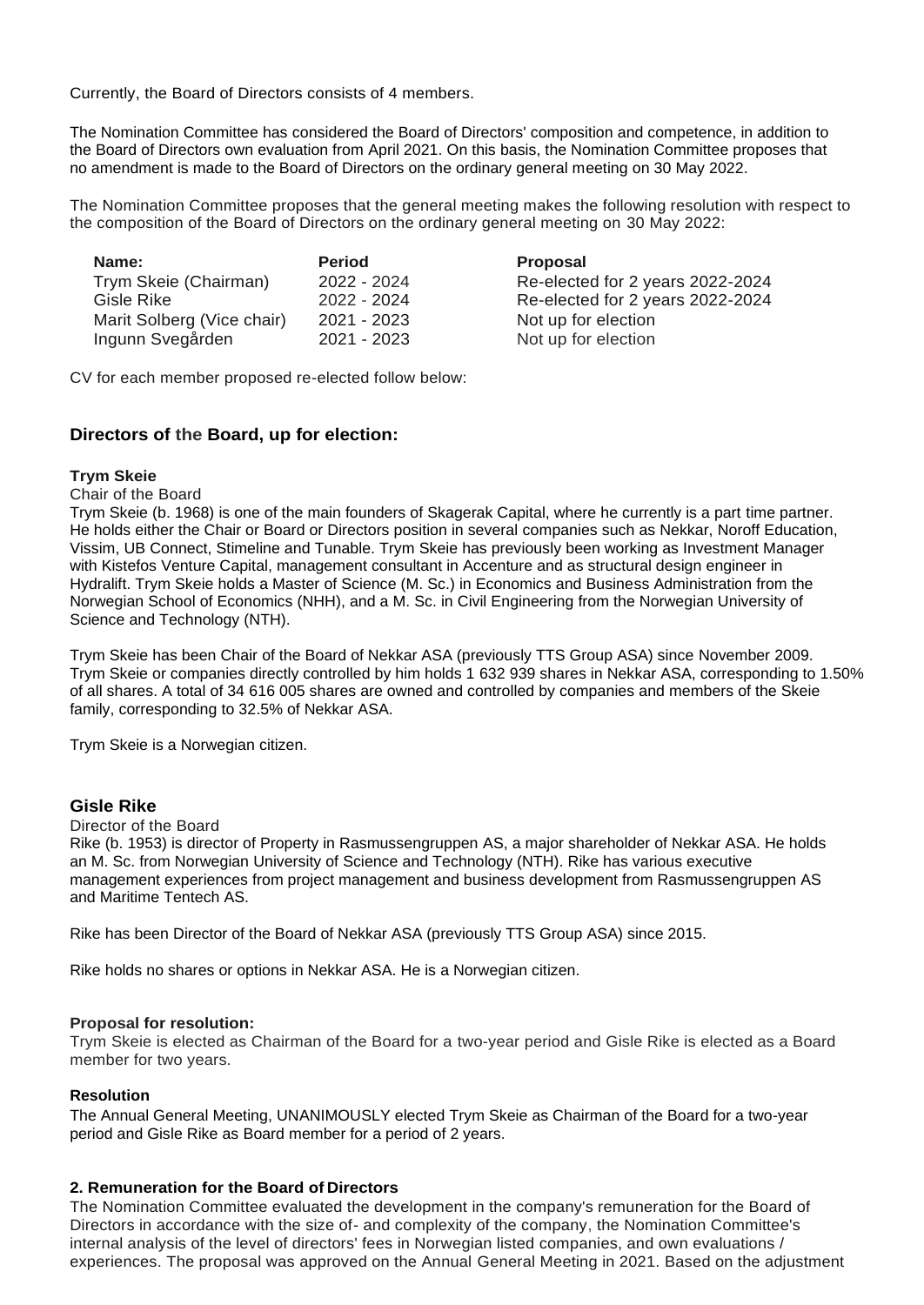in 2021, the Nomination Committee proposes to not increase the remuneration to the Board of Directors on the Annual General Meeting for 2022.

Chairman (1) NOK 500 000 Directors, shareholder-elected (3) NOK 315 000

The higher level of remuneration to the chairman of the Board of Directors is based on the additional workload for this position. The Board of Directors also function as the audit committee of the company, and such work is included in the proposed remuneration.

The proposed remuneration will be in effect from Annual General Meeting in 2021 (27.05.21) to the Annual General Meeting in 2022 (30.05.22).

Proposed remuneration for each member is as follows if the Annual General Meeting approved the proposed remuneration:

| <b>Name</b>       | <b>Remuneration</b> |
|-------------------|---------------------|
| <b>Trym Skeie</b> | NOK 500,000         |
| Gisle Rike        | NOK 315,000         |
| Marit Solberg     | NOK 315,000         |
| Ingunn Svegården  | NOK 315,000         |
|                   |                     |

#### **Proposal for resolution:**

*The Annual General Meeting approved the proposed remuneration for each member as follows*:

| <b>Name</b>          | <b>Remuneration</b> |
|----------------------|---------------------|
| <b>Trym Skeie</b>    | NOK 500,000         |
| Gisle Rike           | NOK 315,000         |
| <b>Marit Solberg</b> | NOK 315,000         |
| Ingunn Svegården     | NOK 315,000         |

#### **Resolution:**

The Annual General Meeting approved UNANIMOUSLY the proposed remuneration for each member as follows:

| <b>Remuneration</b> |
|---------------------|
| NOK 500,000         |
| NOK 315,000         |
| NOK 315,000         |
| NOK 315,000         |
|                     |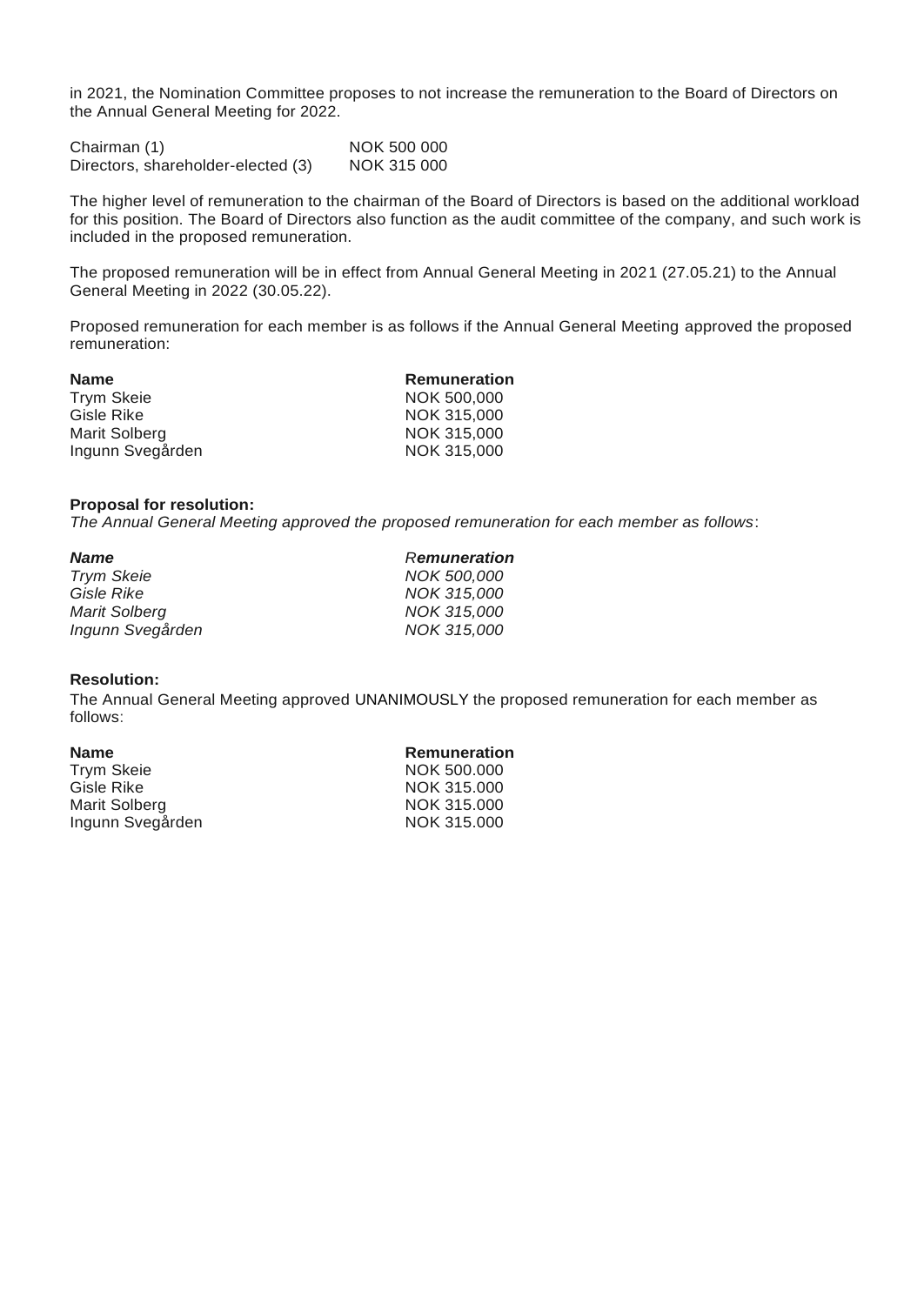# **12. REMUNERATION OF THE NOMINATION COMMITTEE**

#### **1. Election of members to the Nomination Committee - Proposal from the Nomination Committee**

The Nomination Committee consists of:

| Anne-Grete Ellingsen | Chair  | Self-employed business consultant |
|----------------------|--------|-----------------------------------|
| Leif Haukom          | Member | Self-employed business consultant |

The members of the Nomination Committee consider themselves as independent of the company's Board of Directors and management. They are not members of the company's governing bodies. The Nomination Committee was elected for a term of two years at the Annual General Meeting on 27 May 2021. The members of the Nomination Committee are elected until the Annual General Meeting in May 2023.

According to "Procedures for Nomination, chp. 2.2" the Nomination Committee elects its own chair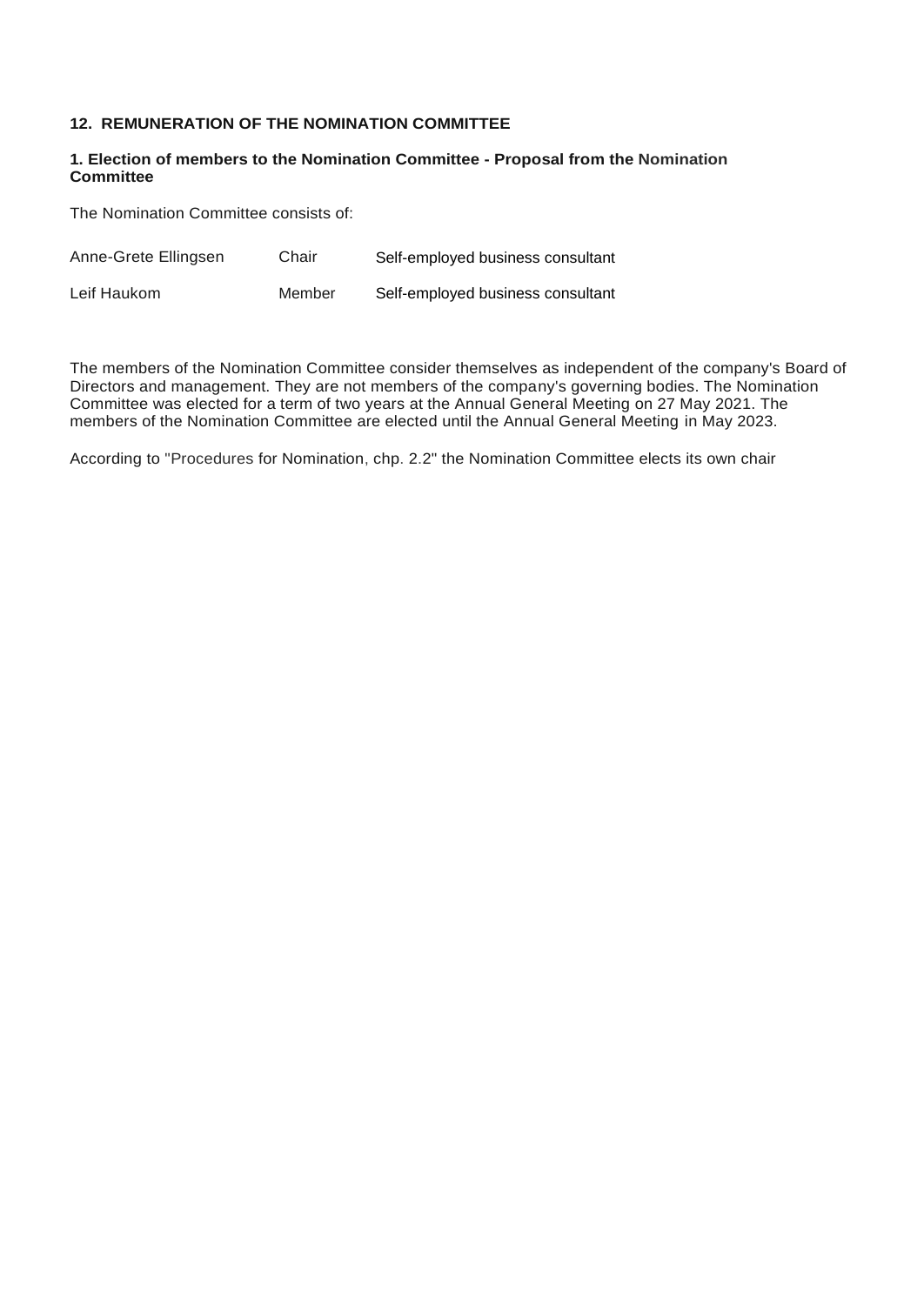# **2. Remuneration of the Nomination Committee - proposal from the Board of Directors**

Nekkar ASA's Board of Directors proposes remuneration of the Nomination Committee as follows:

| Chair                    | NOK 67 000 |
|--------------------------|------------|
| Members of the committee | NOK 40 000 |

Proposed remuneration applies from the Annual General Meeting in 2021 (27.05.21) until the Annual General Meeting in 2022 (30.05.22).

Distribution of proposed remuneration for each member if the proposal from the Board of Directors is approved:

| <b>Name</b>          | Remuneration |
|----------------------|--------------|
| Anne-Grete Ellingsen | NOK 67 000   |
| Leif Haukom          | NOK 40 000   |

# **Proposal for resolution:**

*The Annual General Meeting approved the proposed remuneration for each member as follows:* 

| <b>Name</b>          | <b>Remuneration</b> |
|----------------------|---------------------|
| Anne-Grete Ellingsen | NOK 67 000          |
| Leif Haukom          | NOK 40 000          |

#### **Resolution**

The Annual General Meeting, UNANIMOSULY, approved the proposed remuneration for the members of the Nomination Committee.